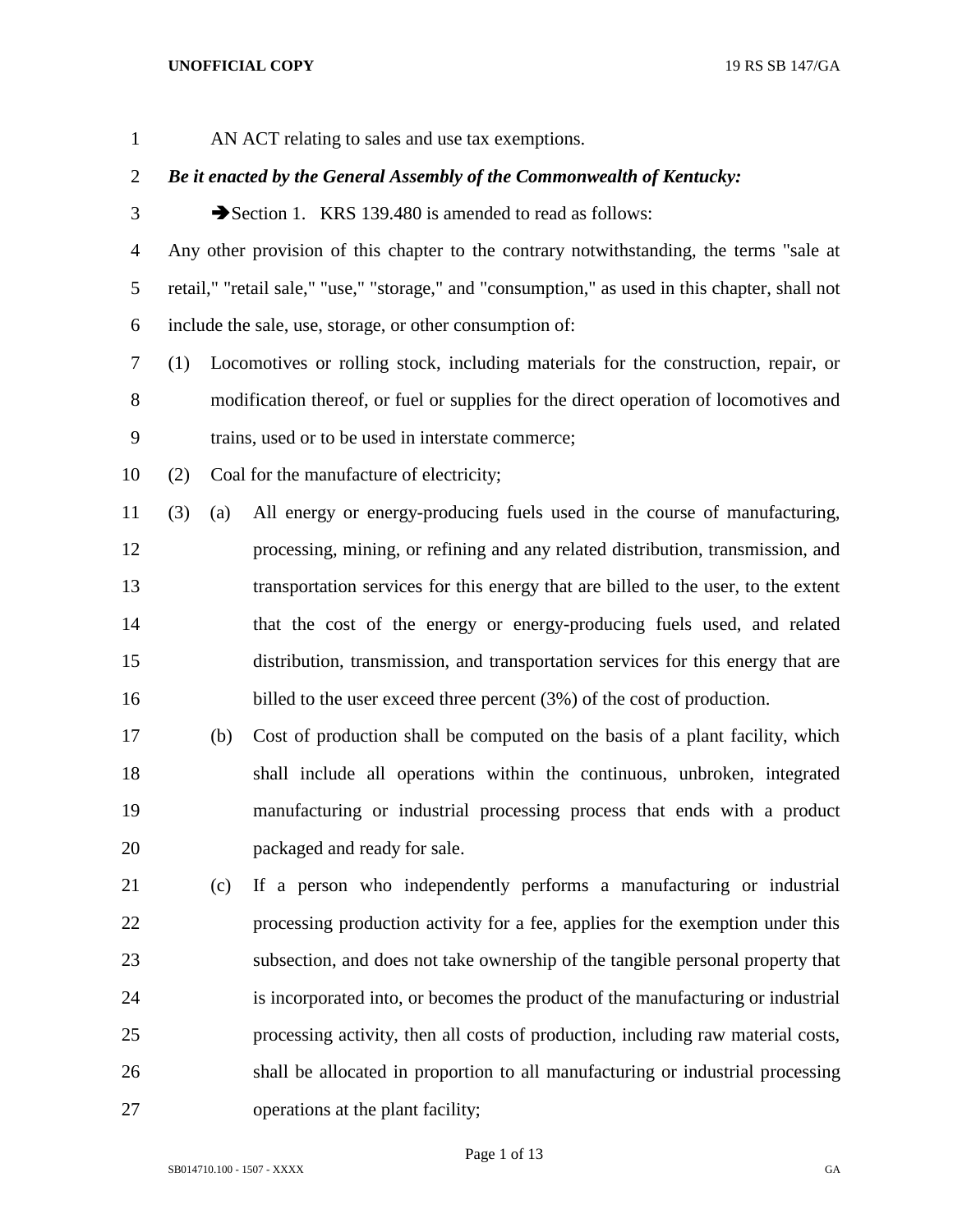- (4) Livestock of a kind the products of which ordinarily constitute food for human consumption, provided the sales are made for breeding or dairy purposes and by or to a person regularly engaged in the business of farming;
- (5) Poultry for use in breeding or egg production;
- (6) Farm work stock for use in farming operations;

 (7) Seeds, the products of which ordinarily constitute food for human consumption or are to be sold in the regular course of business, and commercial fertilizer to be applied on land, the products from which are to be used for food for human consumption or are to be sold in the regular course of business; provided such sales are made to farmers who are regularly engaged in the occupation of tilling and cultivating the soil for the production of crops as a business, or who are regularly engaged in the occupation of raising and feeding livestock or poultry or producing milk for sale; and provided further that tangible personal property so sold is to be used only by those persons designated above who are so purchasing;

 (8) Insecticides, fungicides, herbicides, rodenticides, and other farm chemicals to be used in the production of crops as a business, or in the raising and feeding of livestock or poultry, the products of which ordinarily constitute food for human consumption;

- (9) Feed, including pre-mixes and feed additives, for livestock or poultry of a kind the products of which ordinarily constitute food for human consumption;
- (10) Machinery for new and expanded industry;

(11) Farm machinery. As used in this section, the term "farm machinery":

- (a) Means machinery used exclusively and directly in the occupation of:
- 
- 24 1. Tilling the soil for the production of crops as a business;
- 2. Raising and feeding livestock or poultry for sale; or
- 3. Producing milk for sale;
- (b) Includes machinery, attachments, and replacements therefor, repair parts, and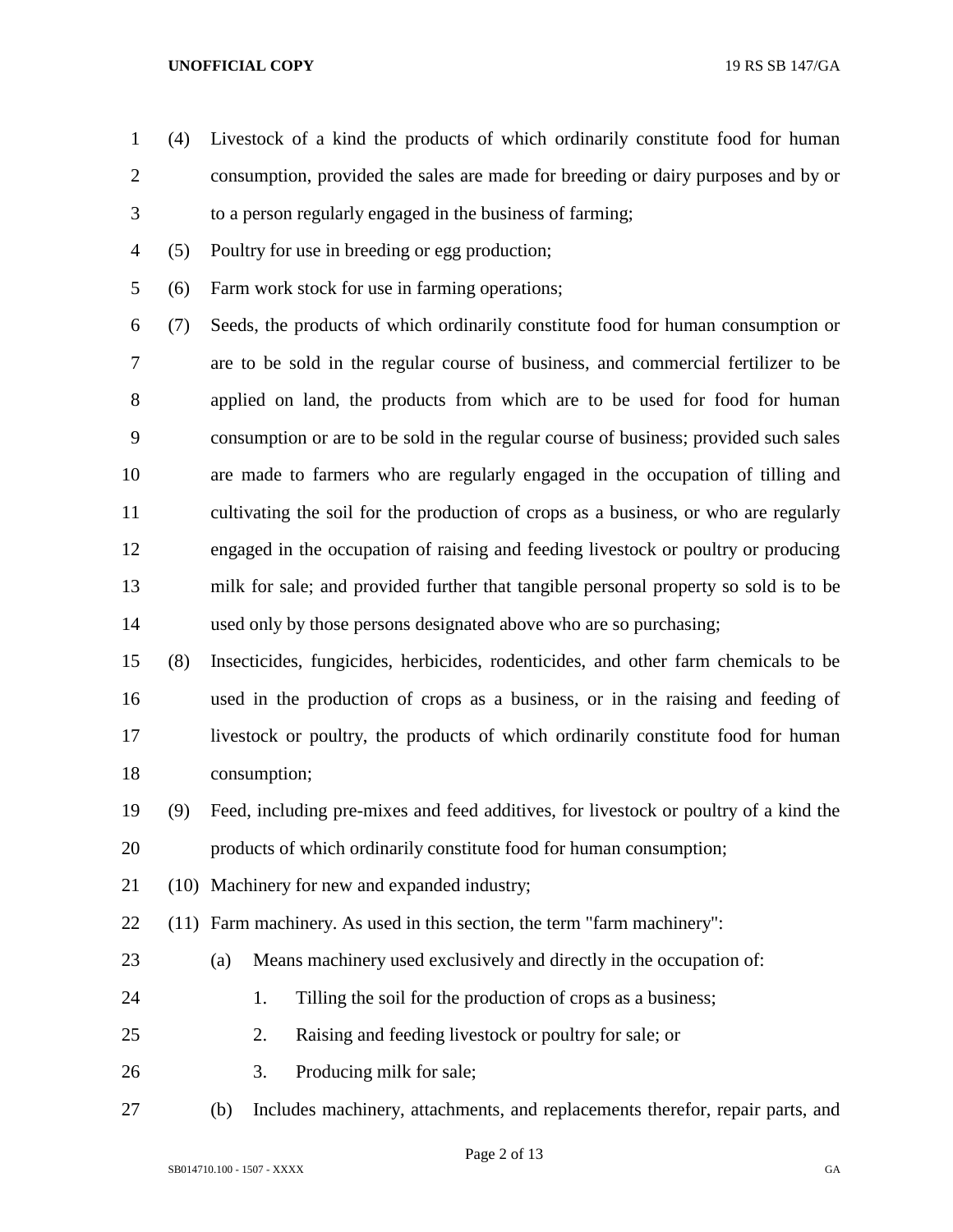| $\mathbf{1}$   | replacement parts which are used or manufactured for use on, or in the                     |
|----------------|--------------------------------------------------------------------------------------------|
| $\overline{2}$ | operation of farm machinery and which are necessary to the operation of the                |
| 3              | machinery, and are customarily so used, including but not limited to combine               |
| 4              | header wagons, combine header trailers, or any other implements specifically               |
| 5              | designed and used to move or transport a combine head; and                                 |
| 6              | Does not include:<br>(c)                                                                   |
| 7              | Automobiles;<br>1.                                                                         |
| 8              | Trucks;<br>2.                                                                              |
| 9              | Trailers, except combine header trailers; or<br>3.                                         |
| 10             | Truck-trailer combinations;<br>4.                                                          |
| 11             | (12) Tombstones and other memorial grave markers;                                          |
| 12             | (13) On-farm facilities used exclusively for grain or soybean storing, drying, processing, |
| 13             | or handling. The exemption applies to the equipment, machinery, attachments,               |
| 14             | repair and replacement parts, and any materials incorporated into the construction,        |
| 15             | renovation, or repair of the facilities;                                                   |
| 16             | (14) On-farm facilities used exclusively for raising poultry or livestock. The exemption   |
| 17             | shall apply to the equipment, machinery, attachments, repair and replacement parts,        |
| 18             | and any materials incorporated into the construction, renovation, or repair of the         |
| 19             | facilities. The exemption shall apply but not be limited to vent board equipment,          |
| 20             | waterer and feeding systems, brooding systems, ventilation systems, alarm systems,         |
| 21             | and curtain systems. In addition, the exemption shall apply whether or not the seller      |
| 22             | is under contract to deliver, assemble, and incorporate into real estate the               |
| 23             | equipment, machinery, attachments, repair and replacement parts, and any materials         |
| 24             | incorporated into the construction, renovation, or repair of the facilities;               |
| 25             | (15) Gasoline, special fuels, liquefied petroleum gas, and natural gas used exclusively    |
|                |                                                                                            |

and directly to:

(a) Operate farm machinery as defined in subsection (11) of this section;

Page 3 of 13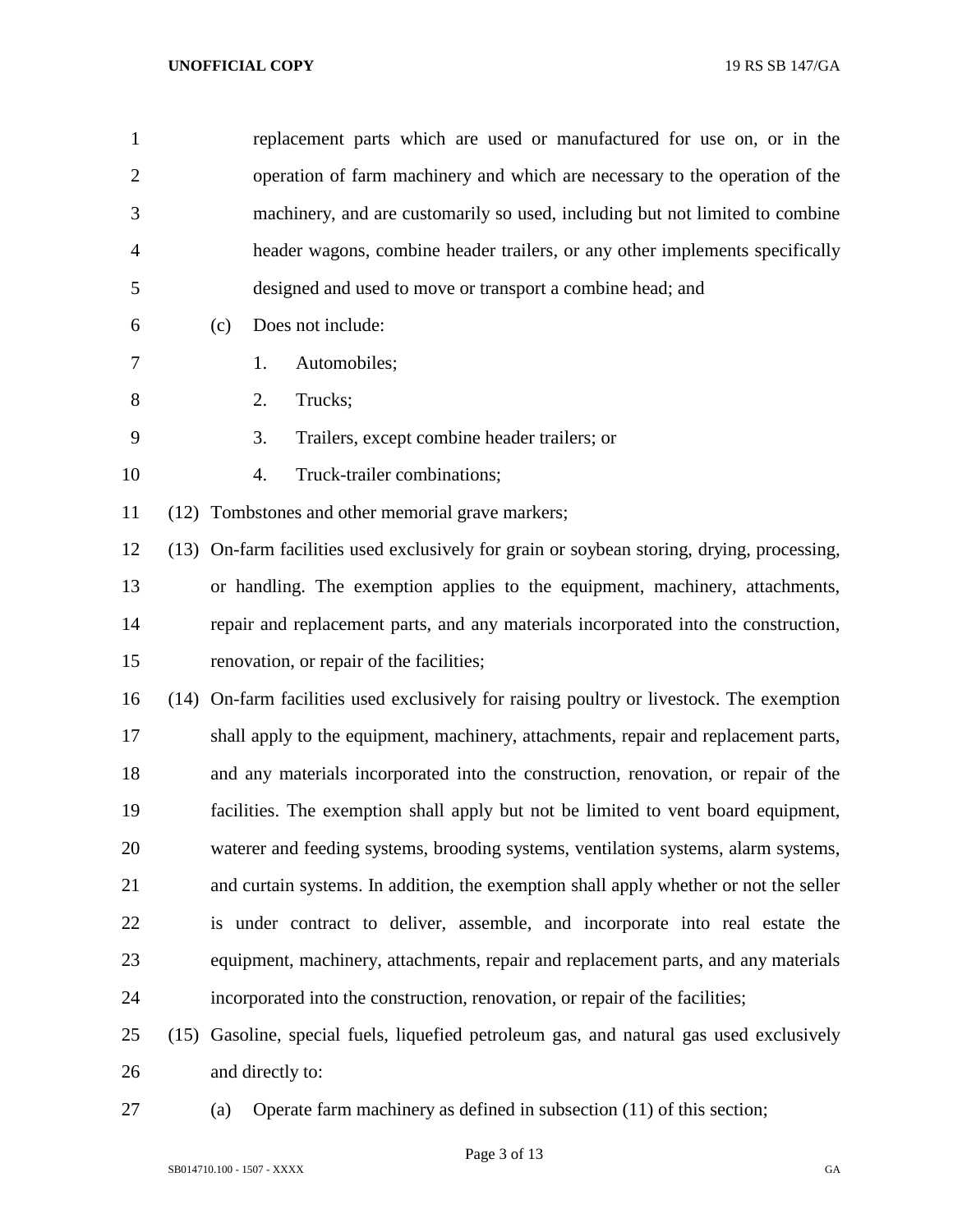- (b) Operate on-farm grain or soybean drying facilities as defined in subsection 2 (13) of this section;
- (c) Operate on-farm poultry or livestock facilities defined in subsection (14) of this section;
- (d) Operate on-farm ratite facilities defined in subsection (23) of this section;
- (e) Operate on-farm llama or alpaca facilities as defined in subsection (25) of this section; or
- (f) Operate on-farm dairy facilities;

 (16) Textbooks, including related workbooks and other course materials, purchased for use in a course of study conducted by an institution which qualifies as a nonprofit educational institution under KRS 139.495. The term "course materials" means only those items specifically required of all students for a particular course but shall not include notebooks, paper, pencils, calculators, tape recorders, or similar student aids;

## (17) Any property which has been certified as an alcohol production facility as defined in KRS 247.910;

 (18) Aircraft, repair and replacement parts therefor, and supplies, except fuel, for the direct operation of aircraft in interstate commerce and used exclusively for the conveyance of property or passengers for hire. Nominal intrastate use shall not subject the property to the taxes imposed by this chapter;

# (19) Any property which has been certified as a fluidized bed energy production facility as defined in KRS 211.390;

- (20) (a) 1. Any property to be incorporated into the construction, rebuilding, modification, or expansion of a blast furnace or any of its components or appurtenant equipment or structures as part of an approved supplemental project, as defined by KRS 154.26-010; and
- 

2. Materials, supplies, and repair or replacement parts purchased for use in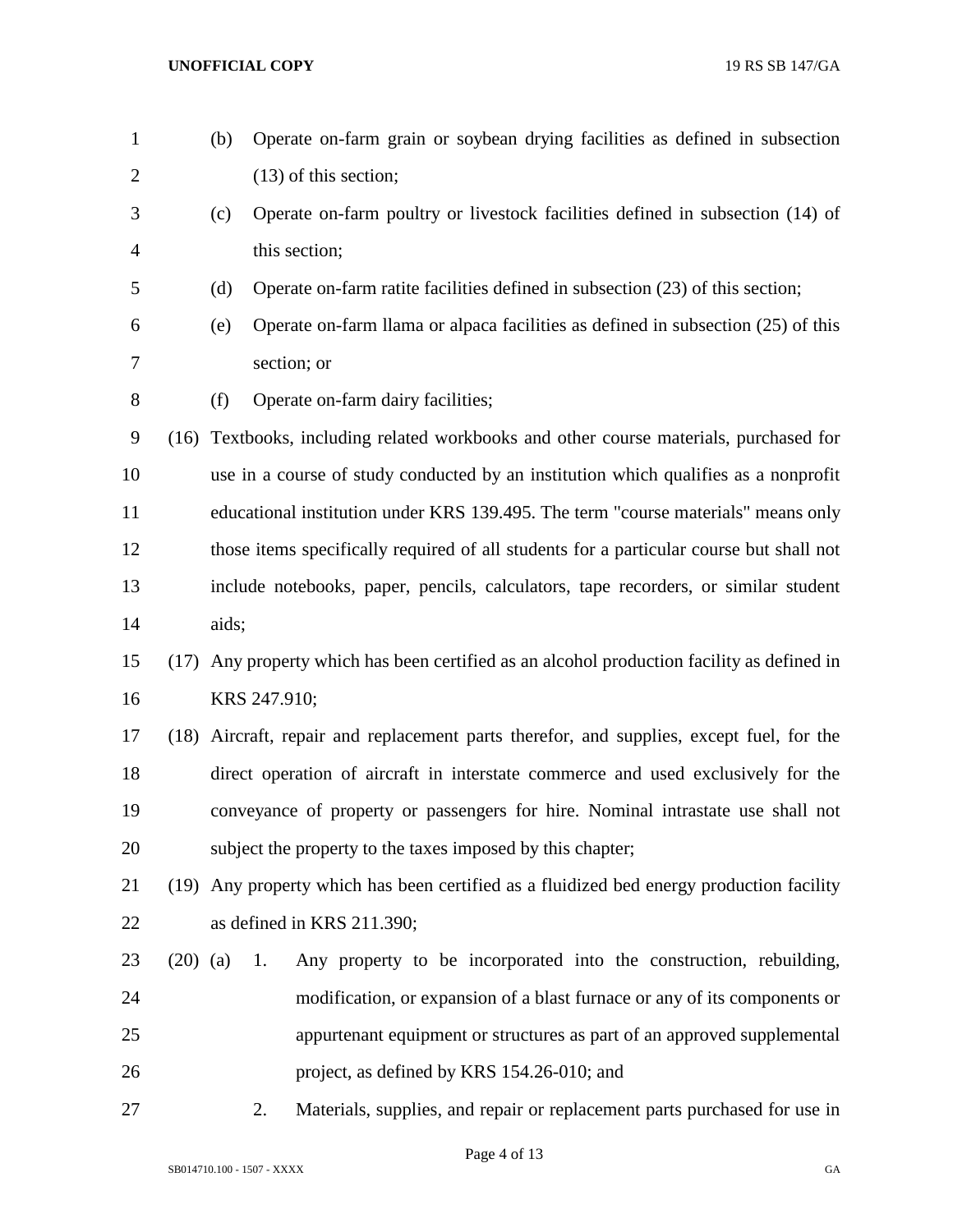| $\mathbf{1}$   |      |     | the operation and maintenance of a blast furnace and related carbon                     |
|----------------|------|-----|-----------------------------------------------------------------------------------------|
| $\overline{2}$ |      |     | steel-making operations as part of an approved supplemental project, as                 |
| 3              |      |     | defined by KRS 154.26-010.                                                              |
| 4              |      | (b) | The exemptions provided in this subsection shall be effective for sales made:           |
| 5              |      |     | On and after July 1, 2018; and<br>1.                                                    |
| 6              |      |     | 2.<br>During the term of a supplemental project agreement entered into                  |
| 7              |      |     | pursuant to KRS 154.26-090;                                                             |
| 8              |      |     | (21) Beginning on October 1, 1986, food or food products purchased for human            |
| 9              |      |     | consumption with food coupons issued by the United States Department of                 |
| 10             |      |     | Agriculture pursuant to the Food Stamp Act of 1977, as amended, and required to         |
| 11             |      |     | be exempted by the Food Security Act of 1985 in order for the Commonwealth to           |
| 12             |      |     | continue participation in the federal food stamp program;                               |
| 13             | (22) |     | Machinery or equipment purchased or leased by a business, industry, or                  |
| 14             |      |     | organization in order to collect, source separate, compress, bale, shred, or otherwise  |
| 15             |      |     | handle waste materials if the machinery or equipment is primarily used for recycling    |
| 16             |      |     | purposes;                                                                               |
| 17             |      |     | (23) Ratite birds and eggs to be used in an agricultural pursuit for the breeding and   |
| 18             |      |     | production of ratite birds, feathers, hides, breeding stock, eggs, meat, and ratite by- |
| 19             |      |     | products, and the following items used in this agricultural pursuit:                    |
| 20             |      | (a) | Feed and feed additives;                                                                |
| 21             |      | (b) | Insecticides, fungicides, herbicides, rodenticides, and other farm chemicals;           |
| 22             |      | (c) | On-farm facilities, including equipment, machinery, attachments, repair and             |
| 23             |      |     | replacement parts, and any materials incorporated into the construction,                |
| 24             |      |     | renovation, or repair of the facilities. The exemption shall apply to incubation        |
| 25             |      |     | systems, egg processing equipment, waterer and feeding systems, brooding                |
| 26             |      |     | systems, ventilation systems, alarm systems, and curtain systems. In addition,          |
| 27             |      |     | the exemption shall apply whether or not the seller is under contract to deliver,       |

Page 5 of 13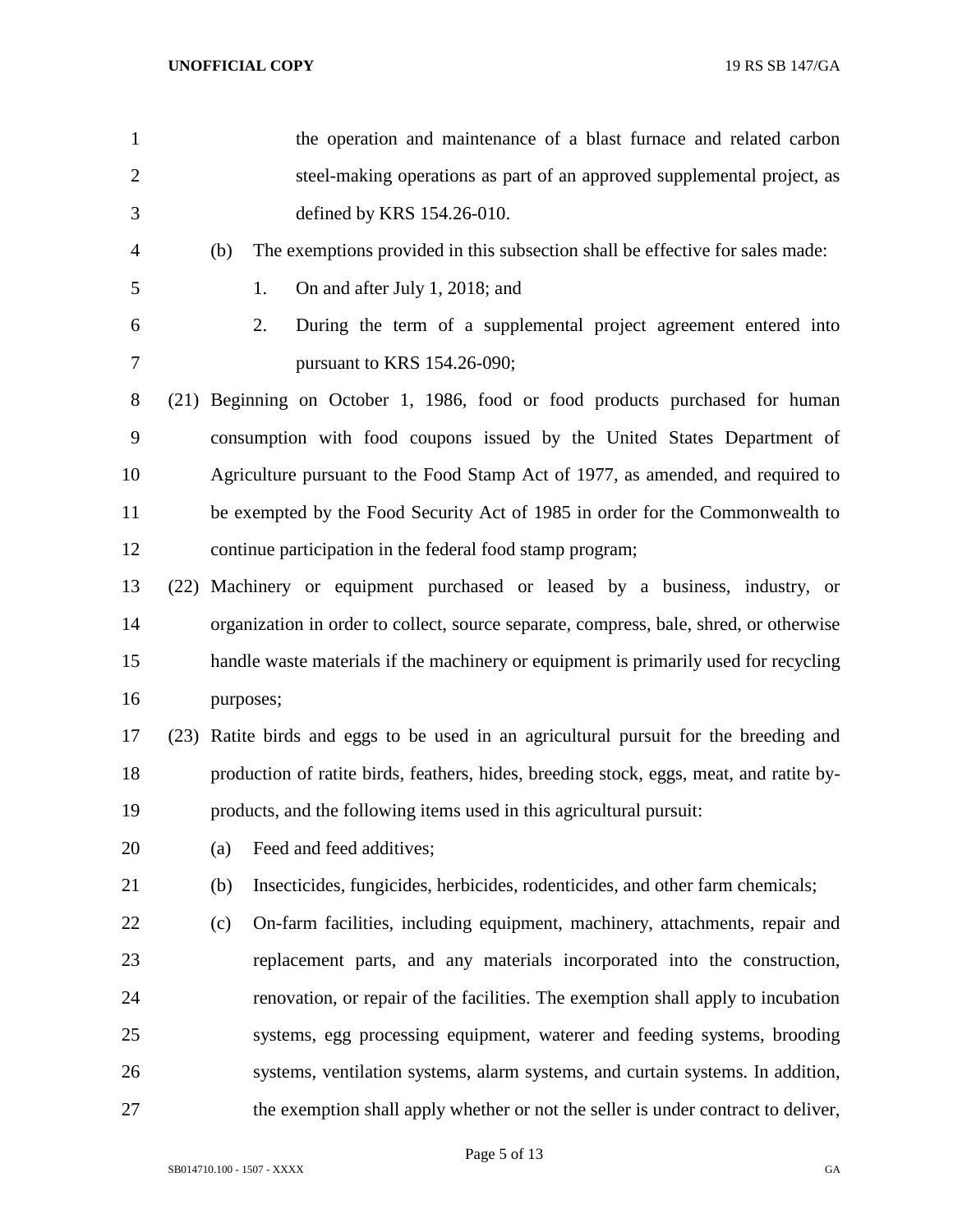| $\mathbf{1}$   |     | assemble, and incorporate into real estate the equipment, machinery,                      |
|----------------|-----|-------------------------------------------------------------------------------------------|
| $\overline{2}$ |     | attachments, repair and replacement parts, and any materials incorporated into            |
| 3              |     | the construction, renovation, or repair of the facilities;                                |
| 4              |     | (24) Embryos and semen that are used in the reproduction of livestock, if the products of |
| 5              |     | these embryos and semen ordinarily constitute food for human consumption, and if          |
| 6              |     | the sale is made to a person engaged in the business of farming;                          |
| 7              |     | (25) Llamas and alpacas to be used as beasts of burden or in an agricultural pursuit for  |
| 8              |     | the breeding and production of hides, breeding stock, fiber and wool products, meat,      |
| 9              |     | and llama and alpaca by-products, and the following items used in this pursuit:           |
| 10             | (a) | Feed and feed additives;                                                                  |
| 11             | (b) | Insecticides, fungicides, herbicides, rodenticides, and other farm chemicals;             |
| 12             |     | and                                                                                       |
| 13             | (c) | On-farm facilities, including equipment, machinery, attachments, repair and               |
| 14             |     | replacement parts, and any materials incorporated into the construction,                  |
| 15             |     | renovation, or repair of the facilities. The exemption shall apply to waterer             |
| 16             |     | and feeding systems, ventilation systems, and alarm systems. In addition, the             |
| 17             |     | exemption shall apply whether or not the seller is under contract to deliver,             |
| 18             |     | assemble, and incorporate into real estate the equipment, machinery,                      |
| 19             |     | attachments, repair and replacement parts, and any materials incorporated into            |
| 20             |     | the construction, renovation, or repair of the facilities;                                |
| 21             |     | (26) Baling twine and baling wire for the baling of hay and straw;                        |
| 22             |     | (27) Water sold to a person regularly engaged in the business of farming and used in the: |
| 23             | (a) | Production of crops;                                                                      |
| 24             | (b) | Production of milk for sale; or                                                           |
| 25             | (c) | Raising and feeding of:                                                                   |
| 26             |     | Livestock or poultry, the products of which ordinarily constitute food for<br>1.          |
| 27             |     | human consumption; or                                                                     |

Page 6 of 13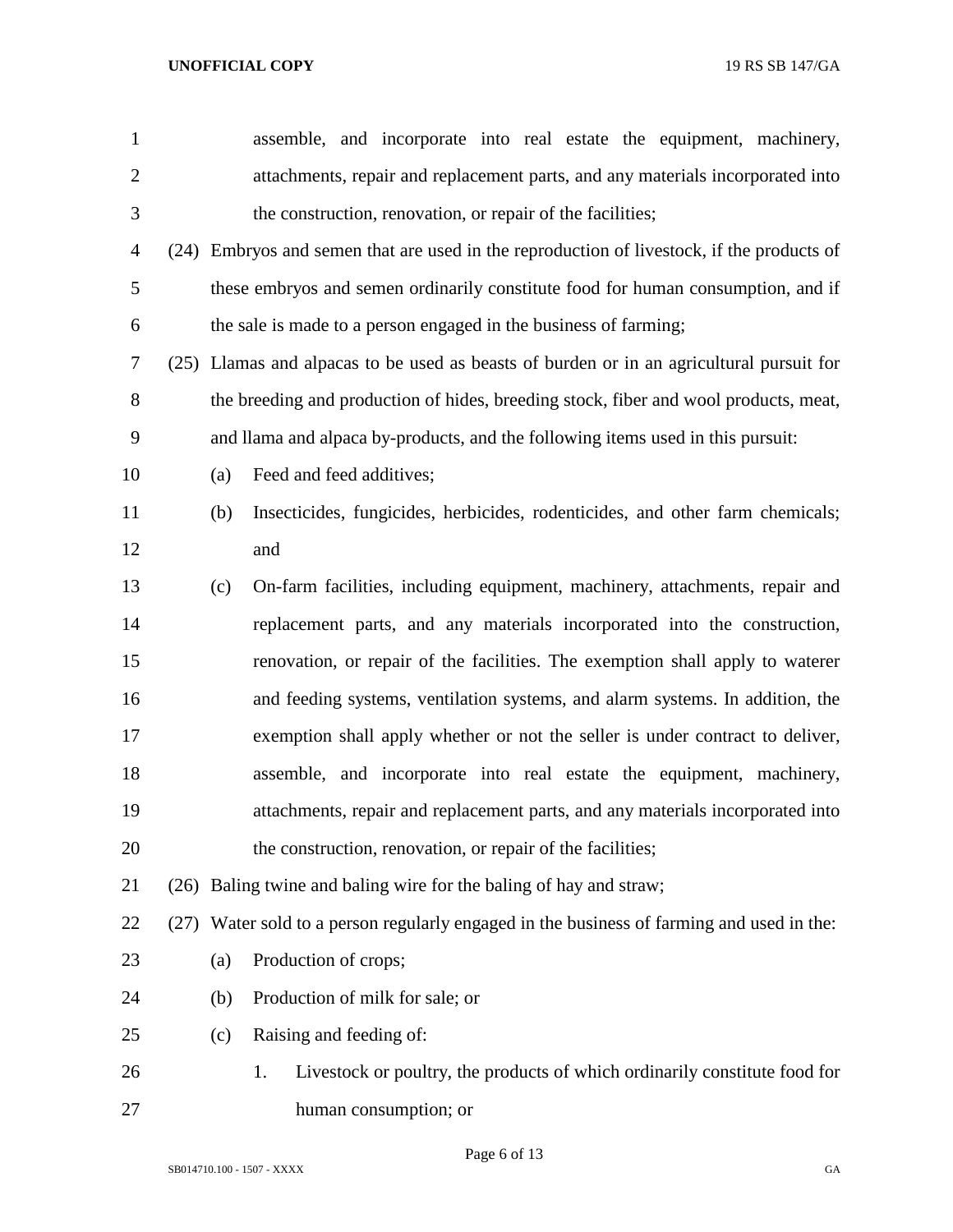| $\mathbf{1}$   |     | 2.<br>Ratites, llamas, alpacas, buffalo, cervids or aquatic organisms;                 |
|----------------|-----|----------------------------------------------------------------------------------------|
| $\overline{2}$ |     | (28) Buffalos to be used as beasts of burden or in an agricultural pursuit for the     |
| 3              |     | production of hides, breeding stock, meat, and buffalo by-products, and the            |
| $\overline{4}$ |     | following items used in this pursuit:                                                  |
| 5              | (a) | Feed and feed additives;                                                               |
| 6              | (b) | Insecticides, fungicides, herbicides, rodenticides, and other farm chemicals;          |
| 7              | (c) | On-farm facilities, including equipment, machinery, attachments, repair and            |
| 8              |     | replacement parts, and any materials incorporated into the construction,               |
| 9              |     | renovation, or repair of the facilities. The exemption shall apply to waterer          |
| 10             |     | and feeding systems, ventilation systems, and alarm systems. In addition, the          |
| 11             |     | exemption shall apply whether or not the seller is under contract to deliver,          |
| 12             |     | assemble, and incorporate into real estate the equipment, machinery,                   |
| 13             |     | attachments, repair and replacement parts, and any materials incorporated into         |
| 14             |     | the construction, renovation, or repair of the facilities;                             |
| 15             |     | (29) Aquatic organisms sold directly to or raised by a person regularly engaged in the |
| 16             |     | business of producing products of aquaculture, as defined in KRS 260.960, for sale,    |
| 17             |     | and the following items used in this pursuit:                                          |
| 18             | (a) | Feed and feed additives;                                                               |
| 19             | (b) | Water;                                                                                 |
| 20             | (c) | Insecticides, fungicides, herbicides, rodenticides, and other farm chemicals;          |
| 21             |     | and                                                                                    |
| 22             | (d) | On-farm facilities, including equipment, machinery, attachments, repair and            |
| 23             |     | replacement parts, and any materials incorporated into the construction,               |
| 24             |     | renovation, or repair of the facilities and, any gasoline, special fuels, liquefied    |
| 25             |     | petroleum gas, or natural gas used to operate the facilities. The exemption            |
| 26             |     | shall apply, but not be limited to: waterer and feeding systems; ventilation,          |
| 27             |     | aeration, and heating systems; processing and storage systems; production              |

Page 7 of 13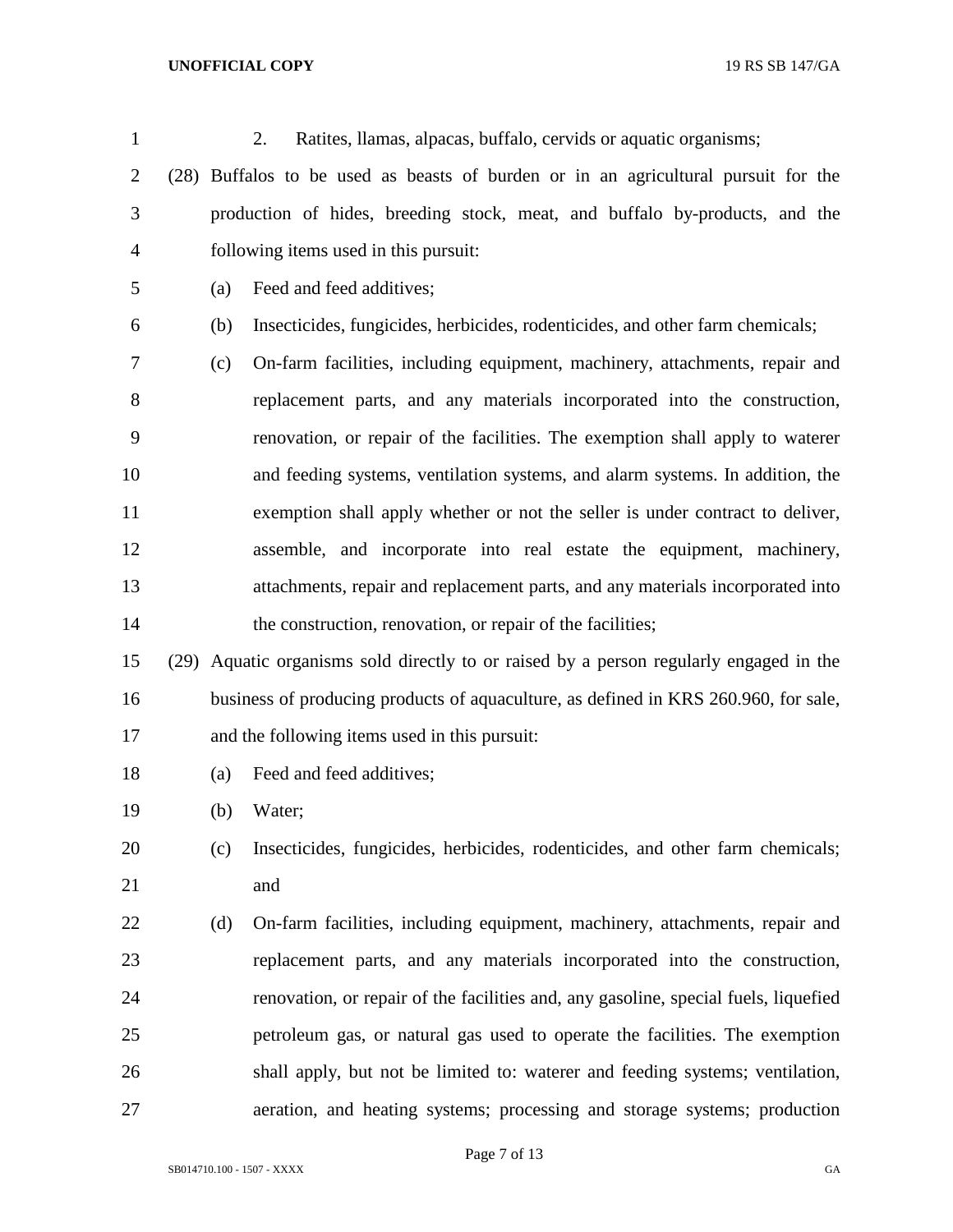systems such as ponds, tanks, and raceways; harvest and transport equipment and systems; and alarm systems. In addition, the exemption shall apply whether or not the seller is under contract to deliver, assemble, and incorporate into real estate the equipment, machinery, attachments, repair and replacement parts, and any materials incorporated into the construction, renovation, or repair of the facilities;

 (30) Members of the genus cervidae permitted by KRS Chapter 150 that are used for the production of hides, breeding stock, meat, and cervid by-products, and the following items used in this pursuit:

(a) Feed and feed additives;

(b) Insecticides, fungicides, herbicides, rodenticides, and other chemicals; and

- (c) On-site facilities, including equipment, machinery, attachments, repair and replacement parts, and any materials incorporated into the construction, renovation, or repair of the facilities. In addition, the exemption shall apply whether or not the seller is under contract to deliver, assemble, and incorporate into real estate the equipment, machinery, attachments, repair and replacement parts, and any materials incorporated into the construction, renovation, or repair of the facilities;
- (31) (a) Repair or replacement parts for the direct operation or maintenance of a motor vehicle, including any towed unit, used exclusively in interstate commerce for the conveyance of property or passengers for hire, provided the motor vehicle is licensed for use on the highway and its declared gross vehicle weight with any towed unit is forty-four thousand and one (44,001) pounds or greater. Nominal intrastate use shall not subject the property to the taxes imposed by 25 this chapter;
- (b) Repair or replacement parts for the direct operation and maintenance of a motor vehicle operating under a charter bus certificate issued by the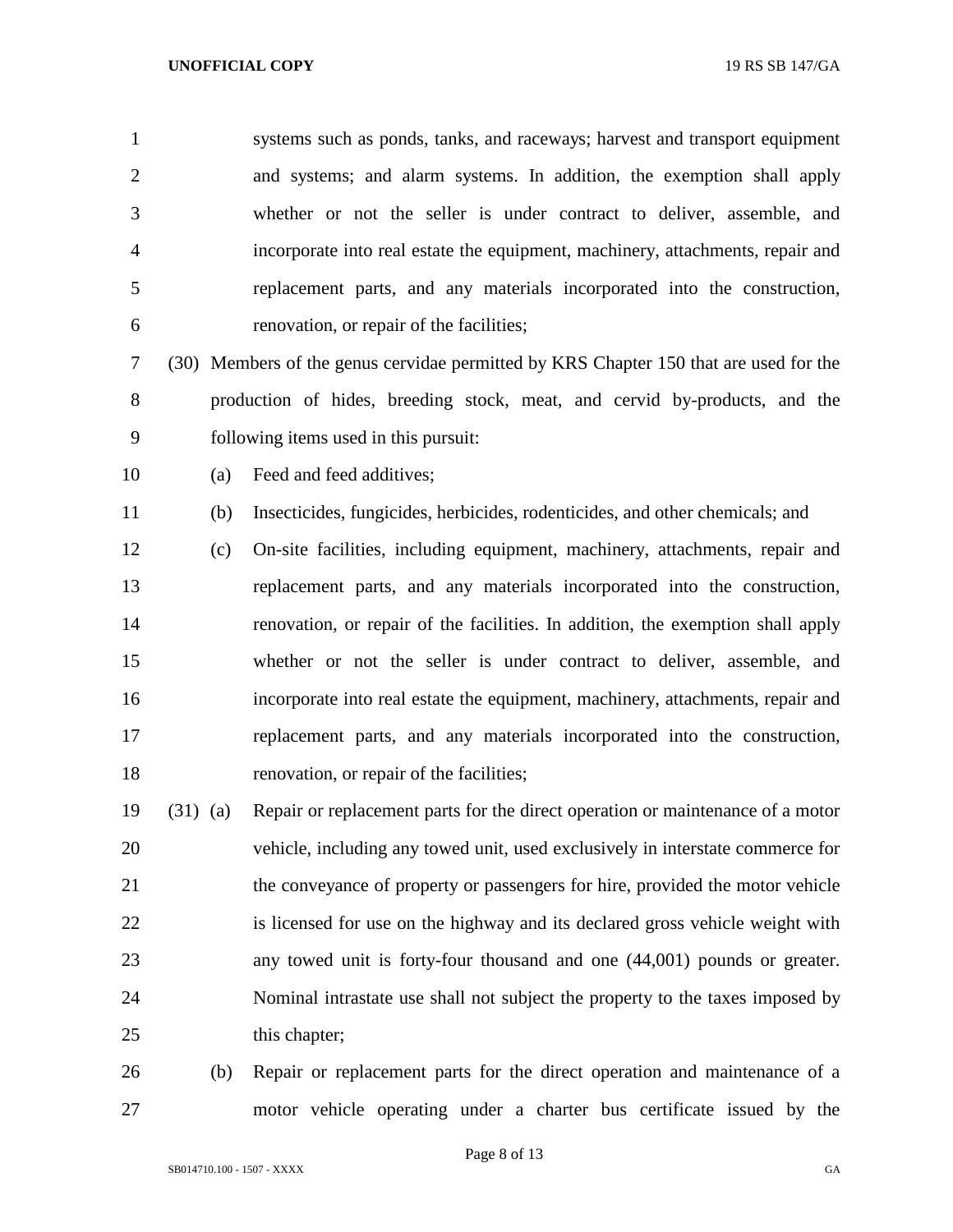| $\mathbf{1}$   |              | Transportation Cabinet under KRS Chapter 281, or under similar authority                 |
|----------------|--------------|------------------------------------------------------------------------------------------|
| $\overline{2}$ |              | granted by the United States Department of Transportation; and                           |
| 3              | (c)          | For the purposes of this subsection, "repair or replacement parts" means tires,          |
| 4              |              | brakes, engines, transmissions, drive trains, chassis, body parts, and their             |
| 5              |              | components. "Repair or replacement parts" shall not include fuel, machine                |
| 6              |              | oils, hydraulic fluid, brake fluid, grease, supplies, or accessories not essential       |
| 7              |              | to the operation of the motor vehicle itself, except when sold as part of the            |
| 8              |              | assembled unit, such as cigarette lighters, radios, lighting fixtures not                |
| 9              |              | otherwise required by the manufacturer for operation of the vehicle, or tool or          |
| 10             |              | utility boxes; $\frac{1}{2}$ and $\frac{1}{2}$                                           |
| 11             |              | (32) Food donated by a retail food establishment or any other entity regulated under KRS |
| 12             |              | 217.127 to a nonprofit organization for distribution to the needy; and                   |
| 13             | $(33)$ $(a)$ | Tangible personal property sold to or purchased by a person on or after July             |
| 14             |              | 1, 2019, and before July 1, 2023, who is under contract to incorporate that              |
| 15             |              | tangible personal property into a structure or improvement to real estate, if:           |
| 16             |              | The tangible personal property will enter into and become a<br>1.                        |
| 17             |              | permanent part of the structure or real estate; and                                      |
| 18             |              | <u>2.</u><br>The tangible personal property will be used to fulfill the terms of a       |
| 19             |              | contract with:                                                                           |
| 20             |              | A federal, state, or local governmental entity that is exempt from<br>a.                 |
| 21             |              | tax on the purchase of tangible personal property for use in its                         |
| 22             |              | <u>governmental function under KRS 139.470(1) or (6); or</u>                             |
| 23             |              | A resident, nonprofit educational, charitable, or religious<br>b.                        |
| 24             |              | institution, or a resident, disregarded single-member limited                            |
| 25             |              | <u>liability company, that is exempt from tax on the purchase of</u>                     |
| 26             |              | <u>tangible personal property for use in its educational, charitable,</u>                |
| 27             |              | or religious function under KRS 139.495.                                                 |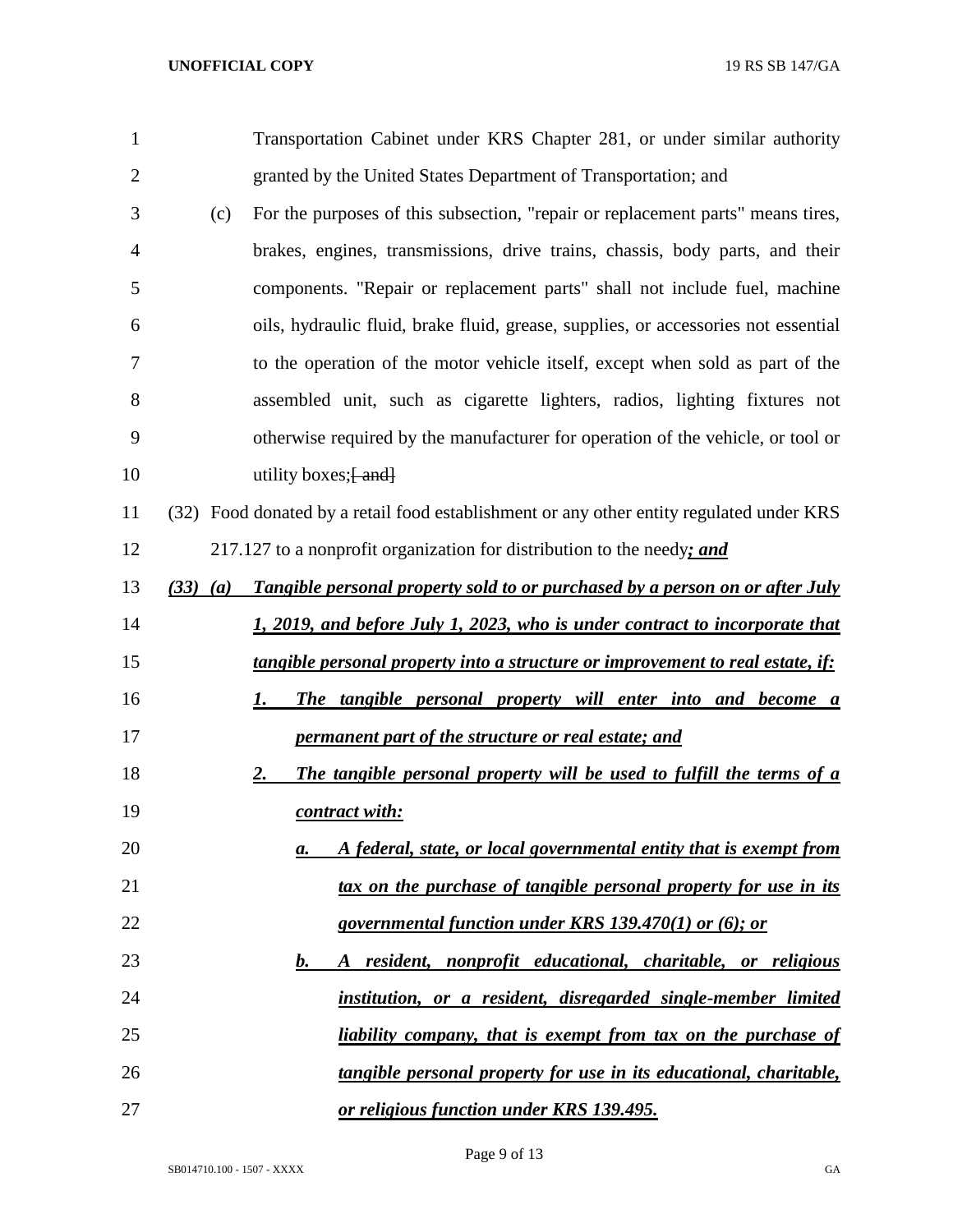| $\mathbf{1}$   |     | (b) | On or before October 1, 2020, and on or before each October 1 thereafter as            |
|----------------|-----|-----|----------------------------------------------------------------------------------------|
| $\overline{2}$ |     |     | long as the exemption applies, the department shall report to the Interim              |
| 3              |     |     | <b>Joint Committee on Appropriations and Revenue the total amount of tax</b>           |
| 4              |     |     | exemption that has been claimed for the immediately preceding fiscal year              |
| 5              |     |     | and the total cumulative amount of the exemption claimed.                              |
| 6              |     |     | Section 2. KRS 131.190 is amended to read as follows:                                  |
| 7              | (1) |     | No present or former commissioner or employee of the department, present or            |
| 8              |     |     | former member of a county board of assessment appeals, present or former property      |
| 9              |     |     | valuation administrator or employee, present or former secretary or employee of the    |
| 10             |     |     | Finance and Administration Cabinet, former secretary or employee of the Revenue        |
| 11             |     |     | Cabinet, or any other person, shall intentionally and without authorization inspect or |
| 12             |     |     | divulge any information acquired by him of the affairs of any person, or information   |
| 13             |     |     | regarding the tax schedules, returns, or reports required to be filed with the         |
| 14             |     |     | department or other proper officer, or any information produced by a hearing or        |
| 15             |     |     | investigation, insofar as the information may have to do with the affairs of the       |
| 16             |     |     | person's business.                                                                     |
| 17             | (2) |     | The prohibition established by subsection (1) of this section shall not extend to:     |
| 18             |     | (a) | Information required in prosecutions for making false reports or returns of            |
| 19             |     |     | property for taxation, or any other infraction of the tax laws;                        |
| 20             |     | (b) | Any matter properly entered upon any assessment record, or in any way made             |
| 21             |     |     | a matter of public record;                                                             |
| 22             |     | (c) | Furnishing any taxpayer or his properly authorized agent with information              |
| 23             |     |     | respecting his own return;                                                             |
| 24             |     | (d) | Testimony provided by the commissioner or any employee of the department               |
| 25             |     |     | in any court, or the introduction as evidence of returns or reports filed with the     |
| 26             |     |     | department, in an action for violation of state or federal tax laws or in any          |
| 27             |     |     | action challenging state or federal tax laws;                                          |

Page 10 of 13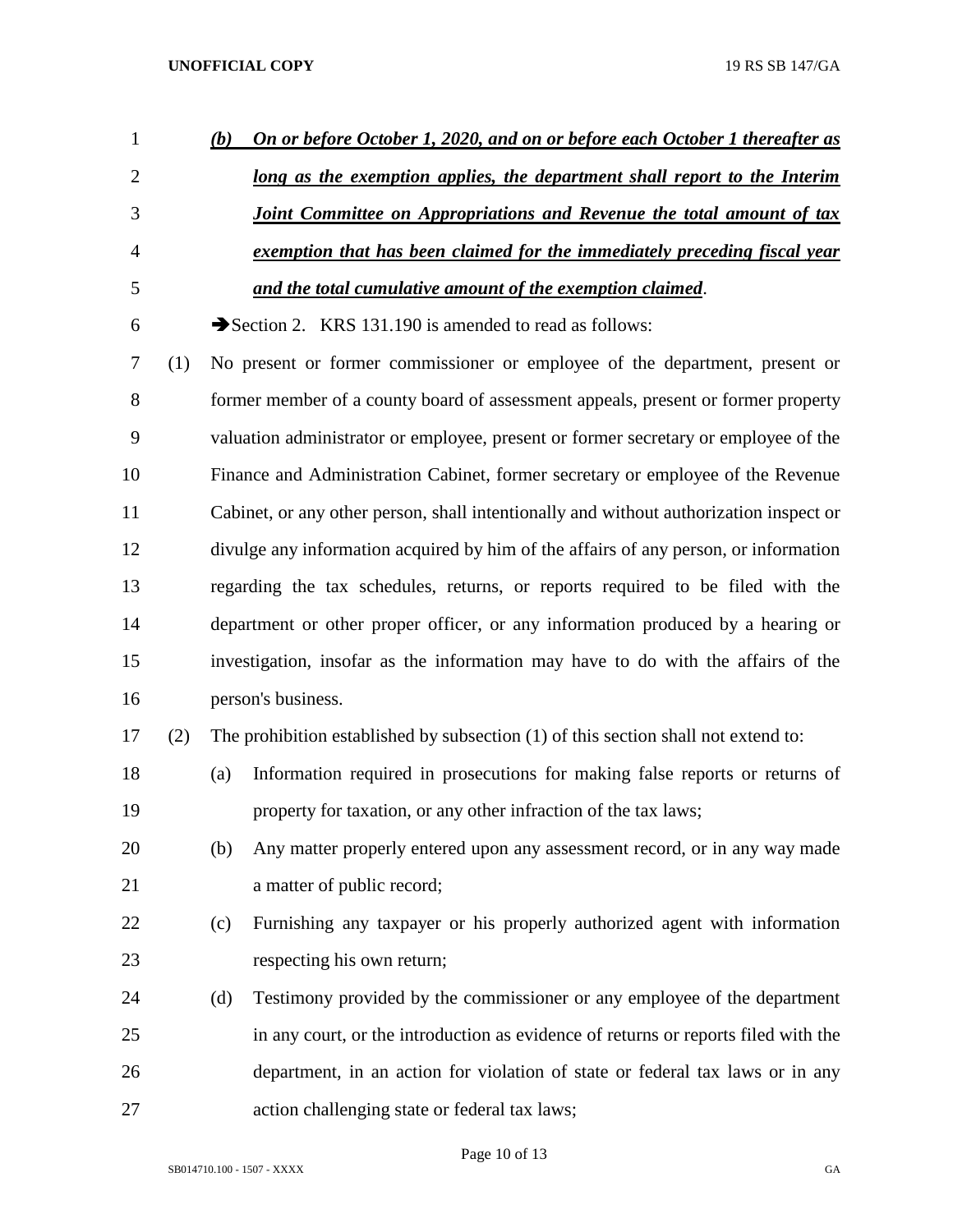(e) Providing an owner of unmined coal, oil or gas reserves, and other mineral or energy resources assessed under KRS 132.820, or owners of surface land under which the unmined minerals lie, factual information about the owner's property derived from third-party returns filed for that owner's property, under the provisions of KRS 132.820, that is used to determine the owner's assessment. This information shall be provided to the owner on a confidential basis, and the owner shall be subject to the penalties provided in KRS 131.990(2). The third-party filer shall be given prior notice of any disclosure of information to the owner that was provided by the third-party filer;

- (f) Providing to a third-party purchaser pursuant to an order entered in a foreclosure action filed in a court of competent jurisdiction, factual information related to the owner or lessee of coal, oil, gas reserves, or any other mineral resources assessed under KRS 132.820. The department may promulgate an administrative regulation establishing a fee schedule for the provision of the information described in this paragraph. Any fee imposed shall not exceed the greater of the actual cost of providing the information or 17 ten dollars (\$10);
- (g) Providing information to a licensing agency, the Transportation Cabinet, or 19 the Kentucky Supreme Court under KRS 131.1817;
- (h) Statistics of gasoline and special fuels gallonage reported to the department under KRS 138.210 to 138.448;
- (i) Providing any utility gross receipts license tax return information that is necessary to administer the provisions of KRS 160.613 to 160.617 to applicable school districts on a confidential basis; or
- (j) Providing information to the Legislative Research Commission under:
- *1. Section 1 of this Act for purposes of the sales and use tax exemption for contractors;*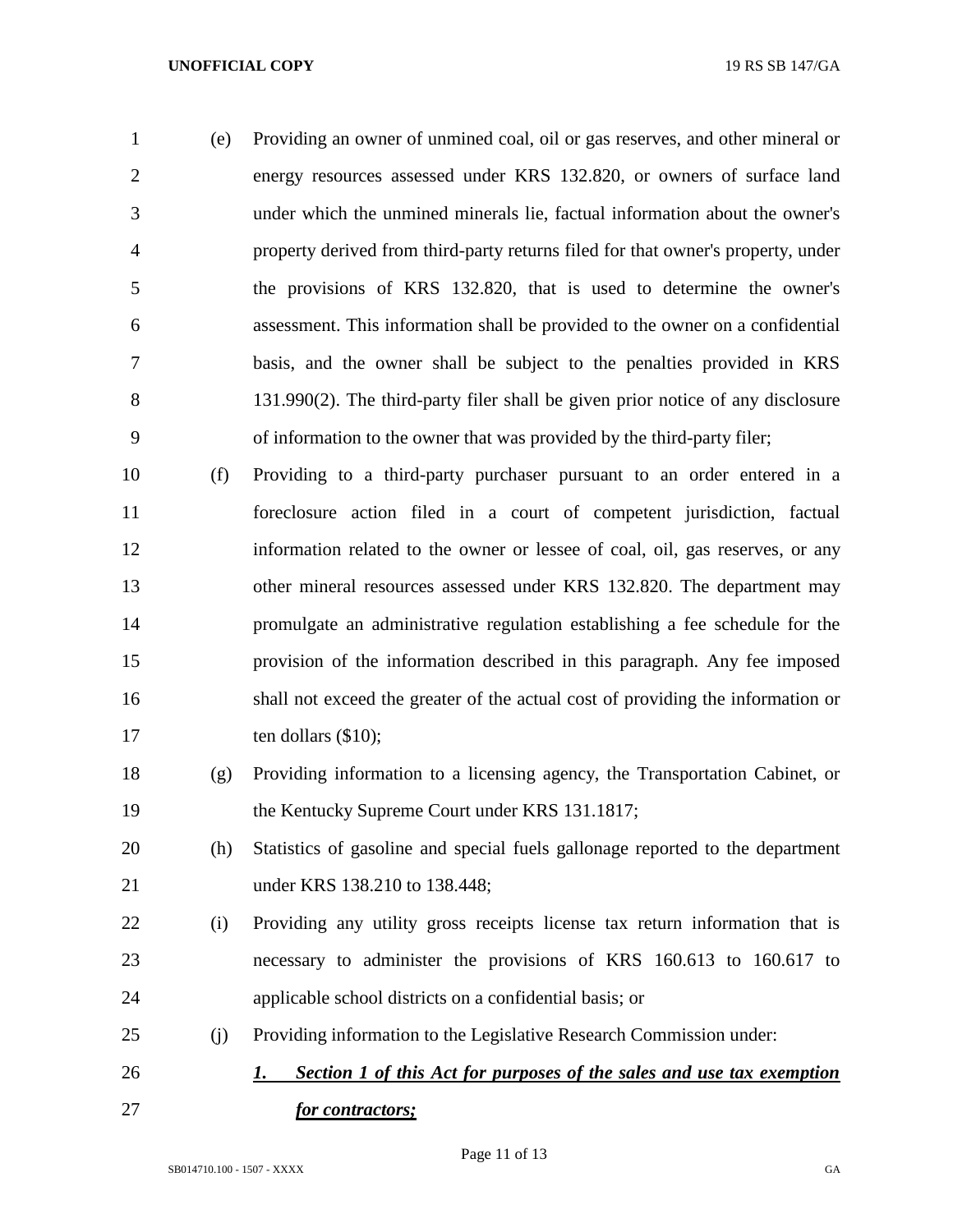| $\mathbf{1}$   |     | 2. [1.] KRS 139.519 for purposes of the sales and use tax refund on building            |
|----------------|-----|-----------------------------------------------------------------------------------------|
| $\overline{2}$ |     | materials used for disaster recovery;                                                   |
| 3              |     | <b>KRS</b> 141.068 for purposes of the Kentucky investment fund;<br>3.                  |
| 4              |     | KRS 141.389 for purposes of the distilled spirits credit;<br>4.                         |
| 5              |     | KRS 141.396 for purposes of the angel investor tax credit;<br>5.                        |
| 6              |     | <b>KRS</b> 141.408 for purposes of the inventory credit;<br>6.                          |
| 7              |     | <b>7.</b> [2.] KRS 141.436 for purposes of the energy efficiency products credits;      |
| 8              |     | 8. [3.] KRS 141.437 for purposes of the ENERGY STAR home and the                        |
| 9              |     | <b>ENERGY STAR manufactured home credits;</b>                                           |
| 10             |     | 9. [4.] KRS 148.544 for purposes of the film industry incentives; and                   |
| 11             |     | KRS 154.26-095 for purposes of the Kentucky industrial<br>$10.5 \div$                   |
| 12             |     | revitalization tax credits and the job assessment fees[;                                |
| 13             |     | KRS 141.068 for purposes of the Kentucky investment fund;<br>6.                         |
| 14             |     | KRS 141.396 for purposes of the angel investor tax credit;<br>7.                        |
| 15             |     | KRS 141.389 for purposes of the distilled spirits credit; and<br>8.                     |
| 16             |     | 9. KRS 141.408 for purposes of the inventory credit].                                   |
| 17             | (3) | The commissioner shall make available any information for official use only and on      |
| 18             |     | a confidential basis to the proper officer, agency, board or commission of this state,  |
| 19             |     | any Kentucky county, any Kentucky city, any other state, or the federal government,     |
| 20             |     | under reciprocal agreements whereby the department shall receive similar or useful      |
| 21             |     | information in return.                                                                  |
| 22             | (4) | Access to and inspection of information received from the Internal Revenue Service      |
| 23             |     | is for department use only, and is restricted to tax administration purposes.           |
| 24             |     | Information received from the Internal Revenue Service shall not be made available      |
| 25             |     | to any other agency of state government, or any county, city, or other state, and shall |
| 26             |     | not be inspected intentionally and without authorization by any present secretary or    |
| 27             |     | employee of the Finance and Administration Cabinet, commissioner or employee of         |

Page 12 of 13